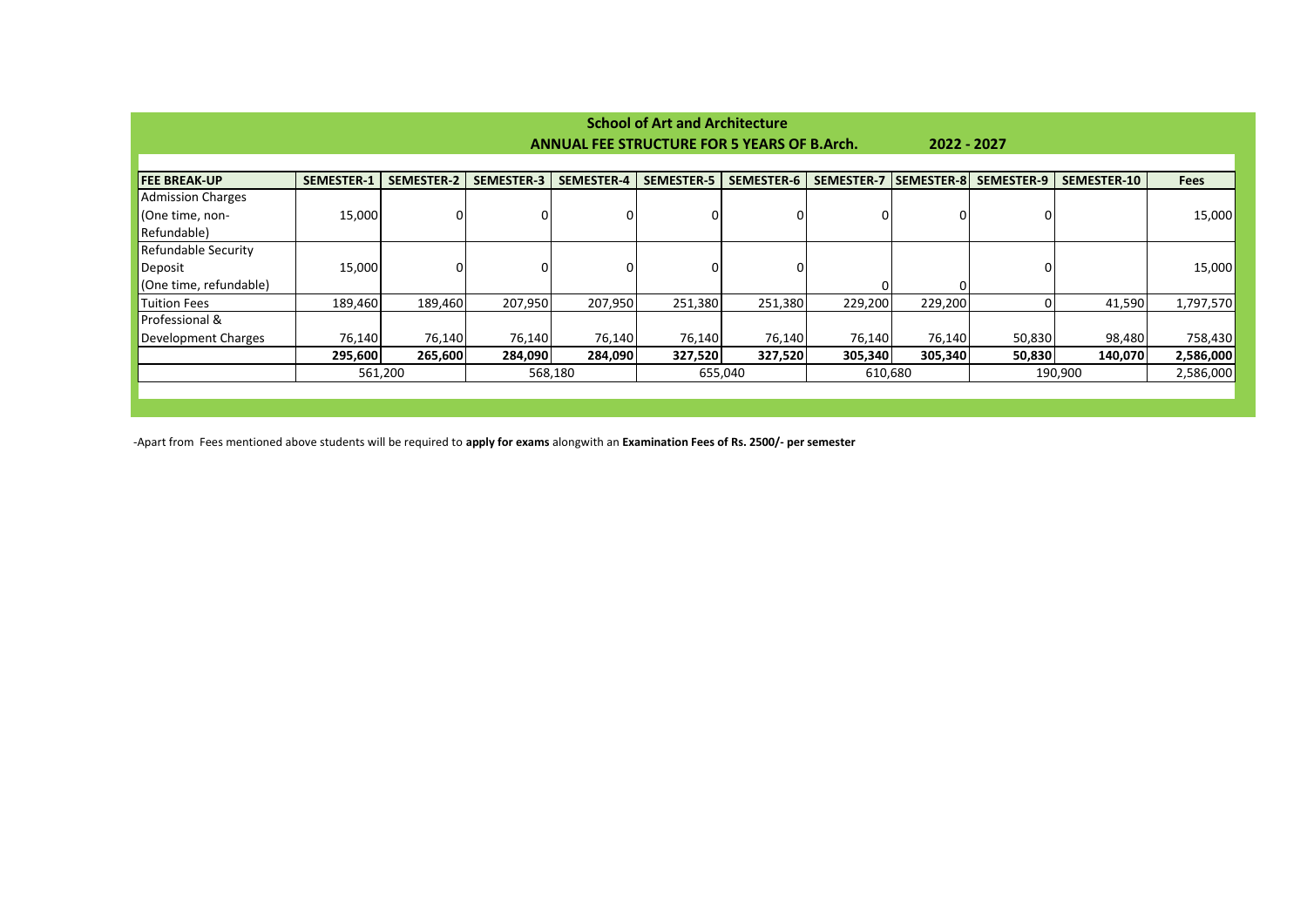| <b>School of Art and Architecture</b><br><b>ANNUAL FEE STRUCTURE FOR 2 YEARS OF M.Arch (Urban Design)</b><br>2022 - 2024 |                   |                   |                   |                   |             |  |  |  |  |  |
|--------------------------------------------------------------------------------------------------------------------------|-------------------|-------------------|-------------------|-------------------|-------------|--|--|--|--|--|
|                                                                                                                          |                   |                   |                   |                   |             |  |  |  |  |  |
| <b>FEE BREAK-UP</b>                                                                                                      | <b>SEMESTER-1</b> | <b>SEMESTER-2</b> | <b>SEMESTER-3</b> | <b>SEMESTER-4</b> | <b>Fees</b> |  |  |  |  |  |
| Admission Charges (One time-                                                                                             |                   | 0                 |                   |                   |             |  |  |  |  |  |
| non-Refundable)                                                                                                          | 15,000            |                   | 0                 | 0                 | 15,000      |  |  |  |  |  |
| <b>Refundable Security Deposit</b>                                                                                       |                   |                   |                   |                   |             |  |  |  |  |  |
| (one time-refundable)                                                                                                    | 15,000            | 0                 | 0                 | 0                 | 15,000      |  |  |  |  |  |
| <b>Tuition Fees</b>                                                                                                      | 45,000            | 45,000            | 47,500            | 31,500            | 169,000     |  |  |  |  |  |
| Professional & Development                                                                                               |                   |                   |                   |                   |             |  |  |  |  |  |
| Charges                                                                                                                  | 26,560            | 26,560            | 26,560            | 46,560            | 126,240     |  |  |  |  |  |
| <b>TOTAL FEES</b>                                                                                                        | 101,560           | 71,560            | 74,060            | 78,060            | 325,240     |  |  |  |  |  |
|                                                                                                                          |                   | 173,120           |                   | 152,120           | 325,240     |  |  |  |  |  |
|                                                                                                                          |                   |                   |                   |                   |             |  |  |  |  |  |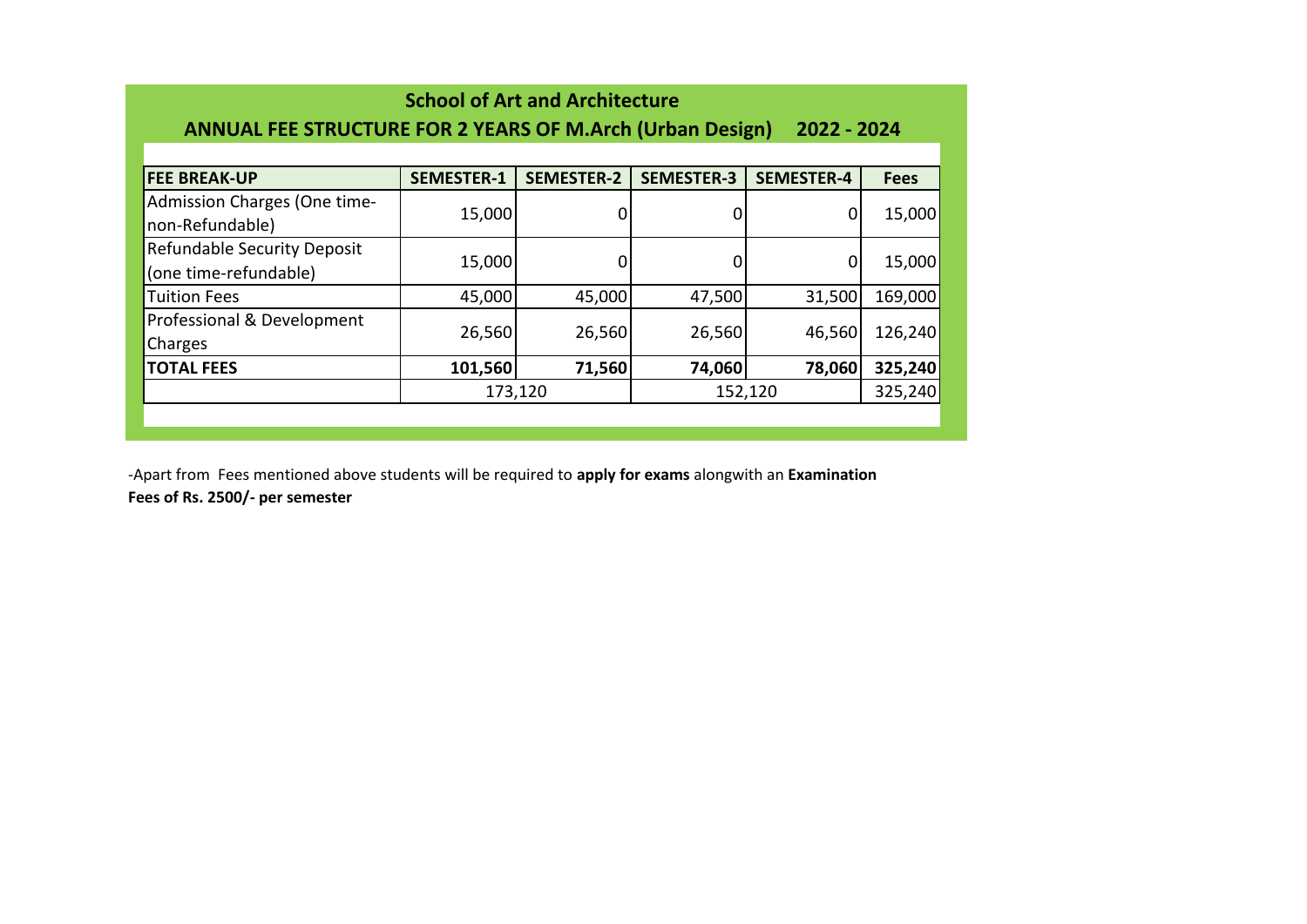| <b>School of Art and Architecture</b><br><b>ANNUAL FEE STRUCTURE FOR 2 YEARS OF M.Arch (Built Heritage)</b> |                   |                   |                   |                   |             |  |  |  |  |  |  |
|-------------------------------------------------------------------------------------------------------------|-------------------|-------------------|-------------------|-------------------|-------------|--|--|--|--|--|--|
| 2022 - 2024                                                                                                 |                   |                   |                   |                   |             |  |  |  |  |  |  |
|                                                                                                             |                   |                   |                   |                   |             |  |  |  |  |  |  |
| <b>FEE BREAK-UP</b>                                                                                         | <b>SEMESTER-1</b> | <b>SEMESTER-2</b> | <b>SEMESTER-3</b> | <b>SEMESTER-4</b> | <b>Fees</b> |  |  |  |  |  |  |
| <b>Admission Charges (One</b><br>time-non-Refundable)                                                       | 15,000            | 0                 |                   | 0                 | 15,000      |  |  |  |  |  |  |
| Refundable Security Deposit<br>(one time-refundable)                                                        | 15,000            | 0                 | n                 | 0                 | 15,000      |  |  |  |  |  |  |
| <b>Tuition Fees</b>                                                                                         | 45,000            | 45,000            | 47,500            | 31,500            | 169,000     |  |  |  |  |  |  |
| Professional & Development<br>Charges                                                                       | 26,560            | 26,560            | 26,560            | 46,560            | 126,240     |  |  |  |  |  |  |
| <b>TOTAL FEES</b>                                                                                           | 101,560           | 71,560            | 74,060            | 78,060            | 325,240     |  |  |  |  |  |  |
|                                                                                                             |                   | 173,120           | 152,120           | 325,240           |             |  |  |  |  |  |  |
|                                                                                                             |                   |                   |                   |                   |             |  |  |  |  |  |  |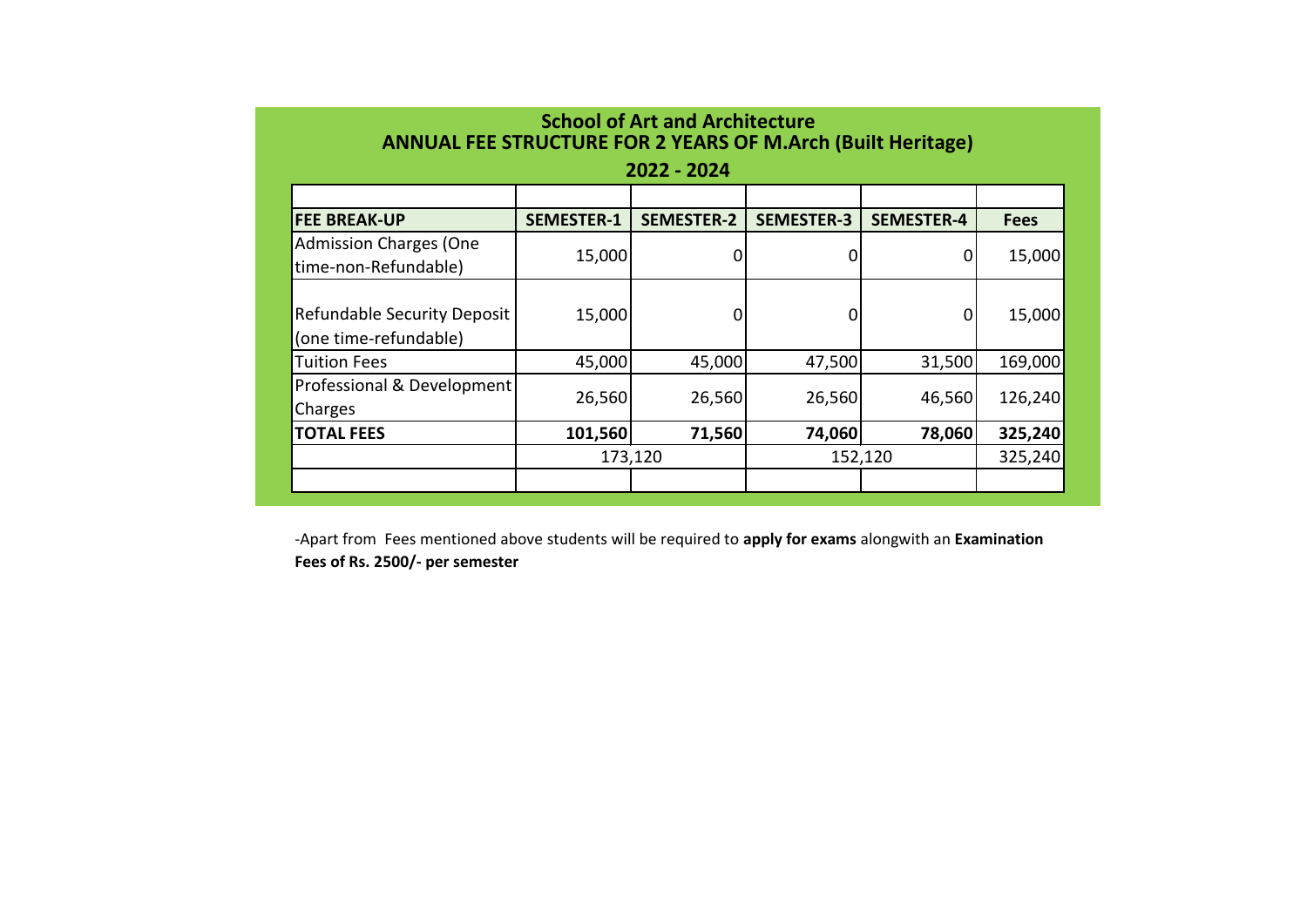| <b>School of Art and Architecture</b>                              |
|--------------------------------------------------------------------|
| ANNUAL FEE STRUCTURE FOR 2 YEARS OF M.Arch (Interior Architecture) |

## **2022 - 2024**

| <b>FEE BREAK-UP</b>                                         | <b>SEMESTER-1</b> | <b>SEMESTER-2</b> | <b>SEMESTER-3</b> | <b>SEMESTER-4</b> | <b>Fees</b> |
|-------------------------------------------------------------|-------------------|-------------------|-------------------|-------------------|-------------|
| Admission Charges (One time-<br>non-Refundable)             | 15,000            |                   | 0                 | $\mathbf{0}$      | 15,000      |
| <b>Refundable Security Deposit</b><br>(one time-refundable) | 15,000            |                   | 0                 | 0                 | 15,000      |
| <b>Tuition Fees</b>                                         | 45,000            | 45,000            | 47,500            | 31,500            | 169,000     |
| Professional & Development<br>Charges                       | 26,560            | 26,560            | 26,560            | 46,560            | 126,240     |
| <b>TOTAL FEES</b>                                           | 101,560           | 71,560            | 74,060            | 78,060            | 325,240     |
|                                                             |                   | 173,120           | 152,120           | 325,240           |             |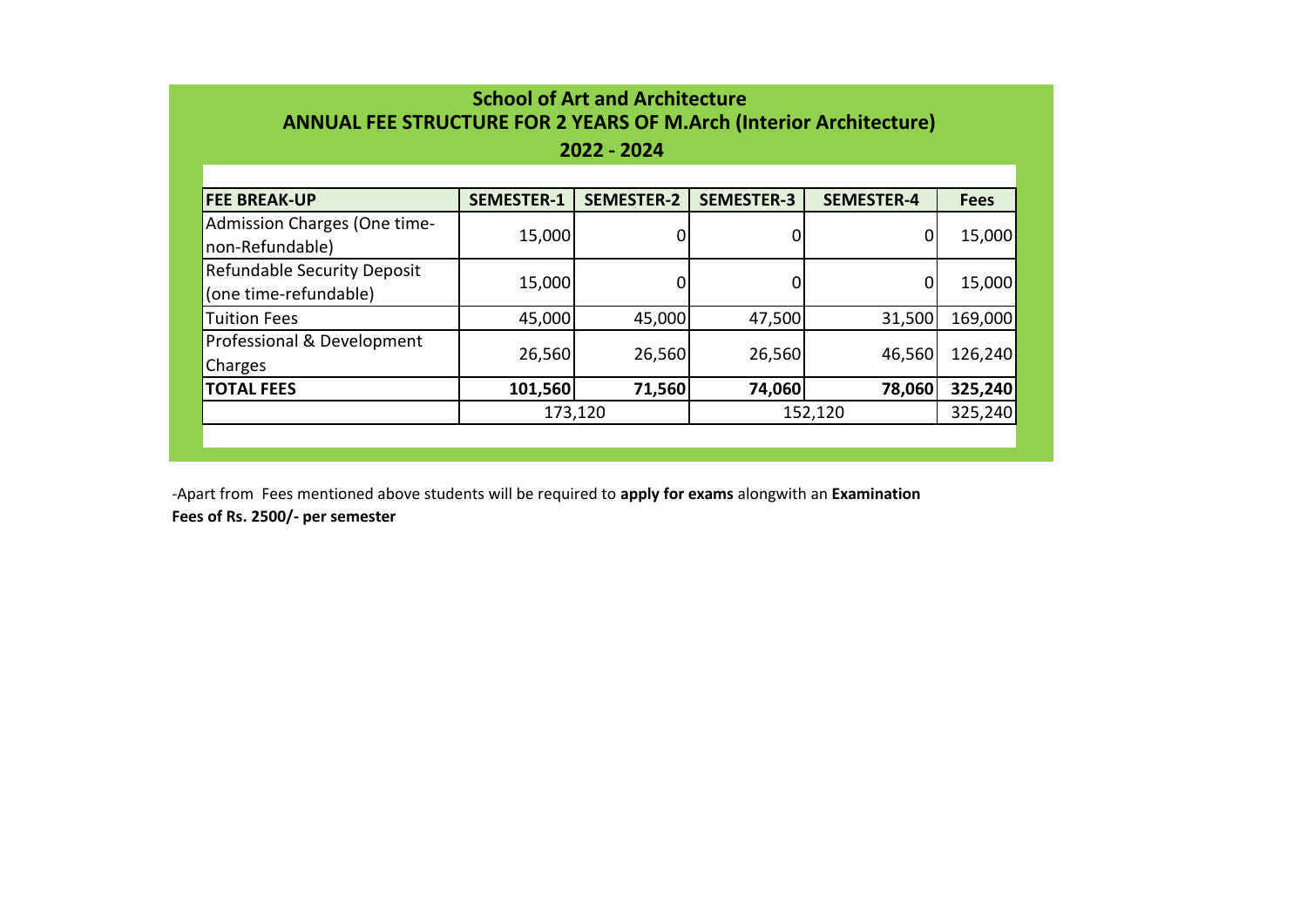| <b>School of Art and Architecture</b><br><b>ANNUAL FEE STRUCTURE FOR 2 YEARS OF M.Arch (Landscape Architecture)</b><br>2022 - 2024 |         |        |        |        |         |  |  |  |  |  |  |
|------------------------------------------------------------------------------------------------------------------------------------|---------|--------|--------|--------|---------|--|--|--|--|--|--|
| <b>SEMESTER-2</b><br><b>SEMESTER-3</b><br><b>SEMESTER-1</b><br><b>SEMESTER-4</b><br><b>FEE BREAK-UP</b><br><b>Fees</b>             |         |        |        |        |         |  |  |  |  |  |  |
| Admission Charges (One time-<br>non-Refundable)                                                                                    | 15,000  |        | 0      | 0      | 15,000  |  |  |  |  |  |  |
| <b>Refundable Security Deposit</b><br>(one time-refundable)                                                                        | 15,000  |        | 0      | 0      | 15,000  |  |  |  |  |  |  |
| <b>Tuition Fees</b>                                                                                                                | 45,000  | 45,000 | 47,500 | 31,500 | 169,000 |  |  |  |  |  |  |
| Professional & Development<br>Charges                                                                                              | 26,560  | 26,560 | 26,560 | 46,560 | 126,240 |  |  |  |  |  |  |
| <b>TOTAL FEES</b>                                                                                                                  | 101,560 | 71,560 | 74,060 | 78,060 | 325,240 |  |  |  |  |  |  |
| 325,240<br>173,120<br>152,120                                                                                                      |         |        |        |        |         |  |  |  |  |  |  |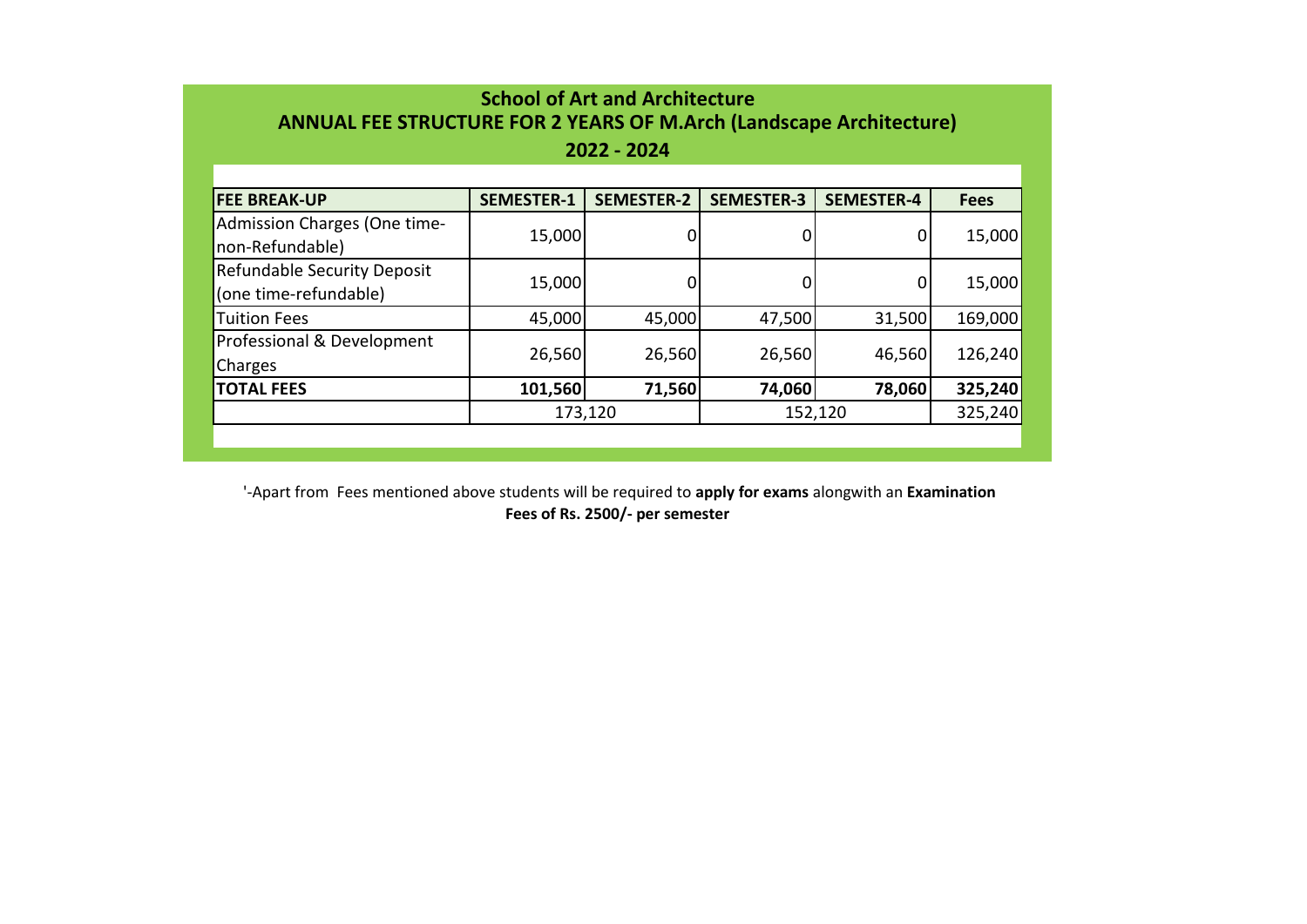| Scribbi of Art and Architecture                                                  |                   |                   |                   |                   |                   |                   |             |  |  |  |
|----------------------------------------------------------------------------------|-------------------|-------------------|-------------------|-------------------|-------------------|-------------------|-------------|--|--|--|
| <b>ANNUAL FEE STRUCTURE FOR 3 YEARS OF B Sc Building Projects</b><br>2022 - 2025 |                   |                   |                   |                   |                   |                   |             |  |  |  |
|                                                                                  |                   |                   |                   |                   |                   |                   |             |  |  |  |
| <b>FEE BREAK-UP</b>                                                              | <b>SEMESTER-1</b> | <b>SEMESTER-2</b> | <b>SEMESTER-3</b> | <b>SEMESTER-4</b> | <b>SEMESTER-5</b> | <b>SEMESTER-6</b> | <b>Fees</b> |  |  |  |
| Admission Charges (One time-<br>non-Refundable)                                  | 15,000            |                   |                   |                   |                   |                   | 15,000      |  |  |  |
| Refundable Security Deposit<br>(one time-refundable)                             | 15,000            |                   |                   |                   |                   |                   | 15,000      |  |  |  |
| <b>Tuition Fees</b>                                                              | 30,000            | 30,000            | 30,000            | 30,000            | 30,000            | 30,000            | 180,000     |  |  |  |
| Professional & Development<br>Charges                                            | 15,000            | 15,000            | 15,000            | 15,000            | 15,000            | 15,000            | 90,000      |  |  |  |
| <b>TOTAL FEES</b>                                                                | 75,000            | 45,000            | 45,000            | 45,000            | 45,000            | 45,000            | 300,000     |  |  |  |
|                                                                                  | 120,000           |                   | 90,000            |                   | 90,000            |                   | 300,000     |  |  |  |
|                                                                                  |                   |                   |                   |                   |                   |                   |             |  |  |  |
|                                                                                  |                   |                   |                   |                   |                   |                   |             |  |  |  |

**School of Art and Architecture**